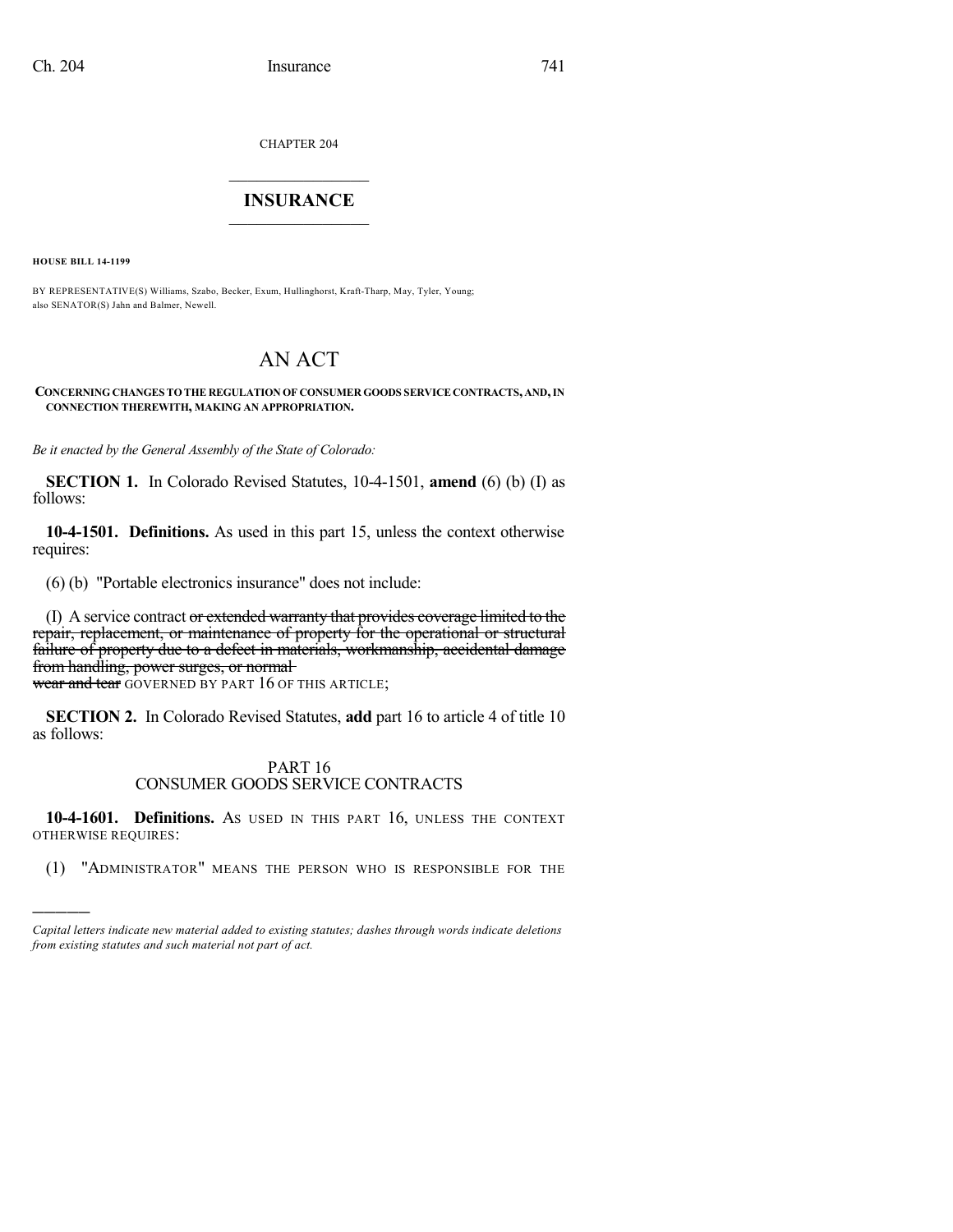ADMINISTRATION OF ANY SERVICE CONTRACTS ISSUED BY A PROVIDER OR WHO IS RESPONSIBLE FOR ANY SUBMISSION REQUIRED BY THIS PART 16 ON BEHALF OF A PROVIDER.

(2) "COMMISSIONER" MEANS THE COMMISSIONER OF INSURANCE.

(3) "CONSUMER" MEANS A NATURAL PERSON WHO BUYS, OTHER THAN FOR PURPOSES OF RESALE, ANY TANGIBLE PERSONAL PROPERTY THAT IS DISTRIBUTED IN COMMERCE AND THAT IS NORMALLY USED FOR PERSONAL, FAMILY, OR HOUSEHOLD PURPOSES AND NOT FOR BUSINESS OR RESEARCH PURPOSES.

(4) "CONSUMER PRODUCT" MEANS ANY TANGIBLE PERSONAL PROPERTY THAT IS DISTRIBUTED IN COMMERCE AND IS NORMALLY USED FOR PERSONAL, FAMILY, OR HOUSEHOLD PURPOSES, INCLUDING ANY TANGIBLE PERSONAL PROPERTY INTENDED TO BE ATTACHED TO OR INSTALLED IN ANY REAL PROPERTY WITHOUT REGARD TO WHETHER IT IS SO ATTACHED OR INSTALLED.

(5) "MAINTENANCE AGREEMENT" MEANS A CONTRACT OF LIMITED DURATION THAT PROVIDES FOR SCHEDULED MAINTENANCE ONLY AND DOES NOT INCLUDE REPAIR OR REPLACEMENT.

(6) "NONORIGINAL MANUFACTURER'S PARTS" MEANS REPLACEMENT PARTS NOT MADE FOR OR BY THE ORIGINAL MANUFACTURER OF THE PROPERTY.

(7) "PERSON" HAS THE SAME MEANING AS SET FORTH IN SECTION 2-4-401,C.R.S.

(8) "PREMIUM" MEANS THE CONSIDERATION PAID TO AN INSURER FOR A REIMBURSEMENT INSURANCE POLICY.

(9) "PROVIDER" MEANS A PERSON WHO IS CONTRACTUALLY OBLIGATED TO THE SERVICE CONTRACT HOLDER UNDER THE TERMS OF THE SERVICE CONTRACT.

(10) "PROVIDER FEE" MEANS THE CONSIDERATION PAID FOR A SERVICE CONTRACT.

(11) "REIMBURSEMENT INSURANCE COMPANY" MEANS AN INSURER THAT ISSUES ANY REIMBURSEMENT INSURANCE POLICY.

(12) "REIMBURSEMENT INSURANCE POLICY" MEANS A POLICY OF INSURANCE ISSUED TO A PROVIDER TO EITHER PROVIDE REIMBURSEMENT TO THE PROVIDER UNDER THE TERMS OF THE INSURED SERVICE CONTRACTS ISSUED OR SOLD BY THE PROVIDER OR, IN THE EVENT OF THE PROVIDER'S NONPERFORMANCE, TO PAY ON BEHALF OF THE PROVIDER ALL COVERED CONTRACTUAL OBLIGATIONS INCURRED BY THE PROVIDER UNDER THE TERMS OF THE INSURED SERVICE CONTRACTS ISSUED OR SOLD BY THE PROVIDER.

(13) "RELATED SERVICE CONTRACT SELLER" MEANS ANY EMPLOYEE OF THE PROVIDER WHO IS RESPONSIBLE FOR MARKETING, SELLING, OR OFFERING TO SELL SERVICE CONTRACTS ON THE PROVIDER'S BEHALF.

(14) "SERVICE CONTRACT" MEANS A CONTRACT OR AGREEMENT OF A SPECIFIC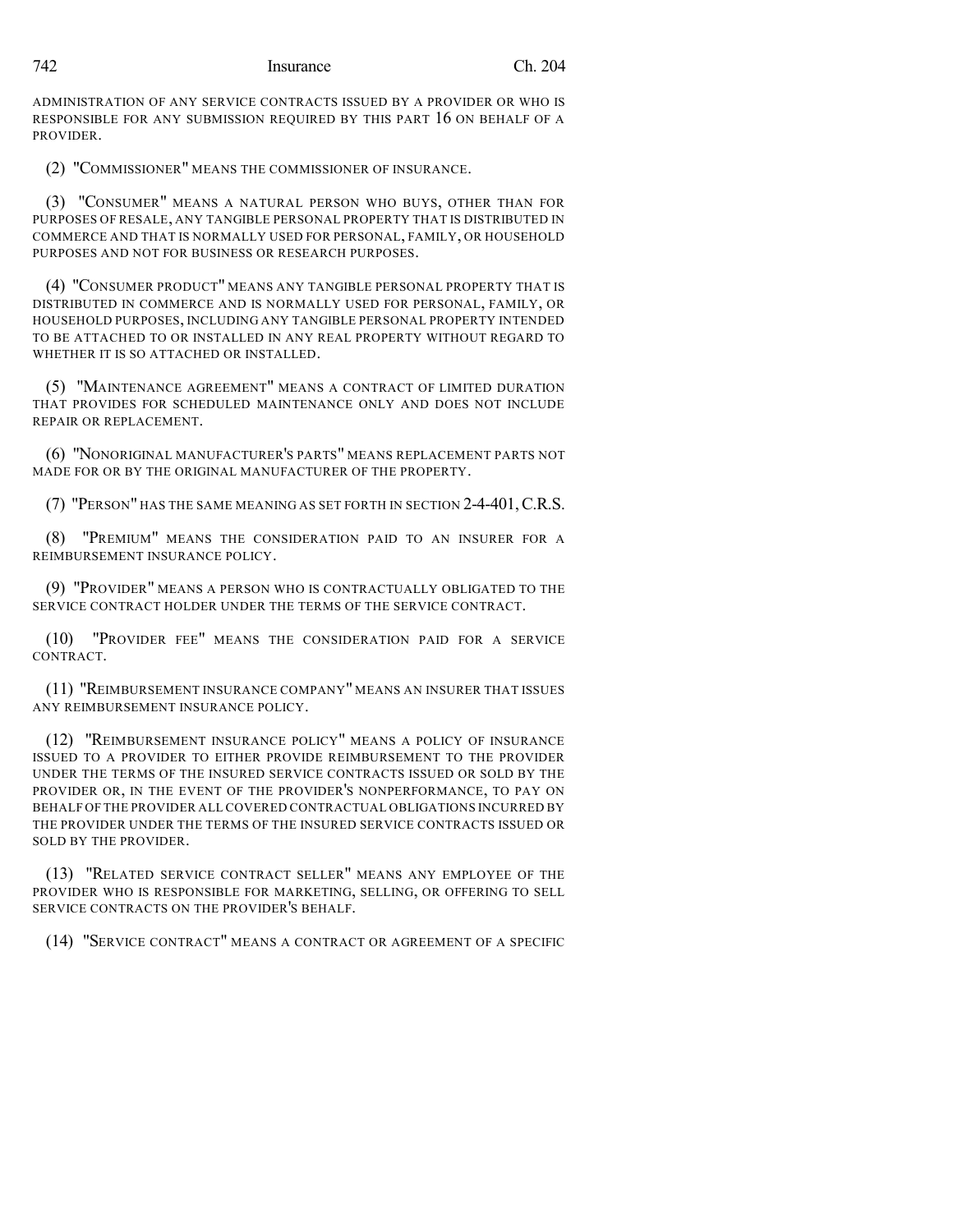### Ch. 204 Insurance 743

DURATION, FOR A SEPARATELY STATED CONSIDERATION, TO PERFORM THE REPAIR, REPLACEMENT, OR MAINTENANCE OF A CONSUMER PRODUCT OR INDEMNIFY THE CONSUMER FOR THE REPAIR, REPLACEMENT, OR MAINTENANCE OF A CONSUMER PRODUCT FOR THE OPERATIONAL OR STRUCTURAL FAILURE OF THE CONSUMER PRODUCT DUE TO A DEFECT IN MATERIALS, WORKMANSHIP, ACCIDENTAL DAMAGE FROM HANDLING, OR NORMAL WEAR AND TEAR, WITH OR WITHOUT ADDITIONAL PROVISIONS FOR INCIDENTAL PAYMENT OF INDEMNITY UNDER LIMITED CIRCUMSTANCES. SERVICE CONTRACTS MAY PROVIDE FOR THE REPAIR, REPLACEMENT, OR MAINTENANCE OF A CONSUMER PRODUCT FOR DAMAGE RESULTING FROM POWER SURGES OR INTERRUPTION. SERVICE CONTRACTS ARE NOT INSURANCE IN THIS STATE OR OTHERWISE REGULATED UNDER THIS TITLE.

(15) "SERVICE CONTRACT HOLDER" OR "CONTRACT HOLDER" MEANS A PERSON WHO IS THE PURCHASER OR HOLDER OF A SERVICE CONTRACT.

(16) "WARRANTY" MEANS A WARRANTY THAT IS MADE SOLELY BY THE MANUFACTURER, IMPORTER, OR SELLER OF TANGIBLE PERSONAL PROPERTY OR SERVICES WITHOUT CONSIDERATION,THAT IS NOT NEGOTIATED OR SEPARATED FROM THE SALE OF THE PROPERTY AND IS INCIDENTAL TO THE SALE OF THE PRODUCT, AND THAT GUARANTEES EITHER:

(a) INDEMNITY FOR DEFECTIVE PARTS OR FOR DAMAGE RESULTING FROM A MECHANICAL OR ELECTRICAL BREAKDOWN, INCLUDING LABOR; OR

(b) OTHER REMEDIAL MEASURES, SUCH AS REPAIR OR REPLACEMENT OF THE PROPERTY OR REPETITION OF SERVICES.

**10-4-1602. Exemptions.** (1) THE FOLLOWING ITEMS ARE EXEMPT FROM THIS PART 16:

(a) WARRANTIES;

(b) MAINTENANCE AGREEMENTS;

(c) SERVICE CONTRACTS OFFERED BY PUBLIC UTILITIES ON THEIR TRANSMISSION DEVICES TO THE EXTENT THEY ARE REGULATED BY THE PUBLIC UTILITIES COMMISSION;

(d) SERVICE CONTRACTS SOLD OR OFFERED FOR SALE TO PERSONS OTHER THAN CONSUMERS;

(e) SERVICE CONTRACTS ON TANGIBLE PROPERTY WHERE THE TANGIBLE PROPERTY FOR WHICH THE SERVICE CONTRACT IS SOLD HAS A PURCHASE PRICE OF ONE HUNDRED DOLLARS OR LESS, EXCLUSIVE OF SALES TAX;

(f) PREOWNED HOME WARRANTY SERVICE CONTRACTS GOVERNED BY PART 6 OF ARTICLE 61 OF TITLE 12, C.R.S.; AND

(g) MOTOR VEHICLE SERVICE CONTRACTS GOVERNED BY ARTICLE 11 OF TITLE 42, C.R.S.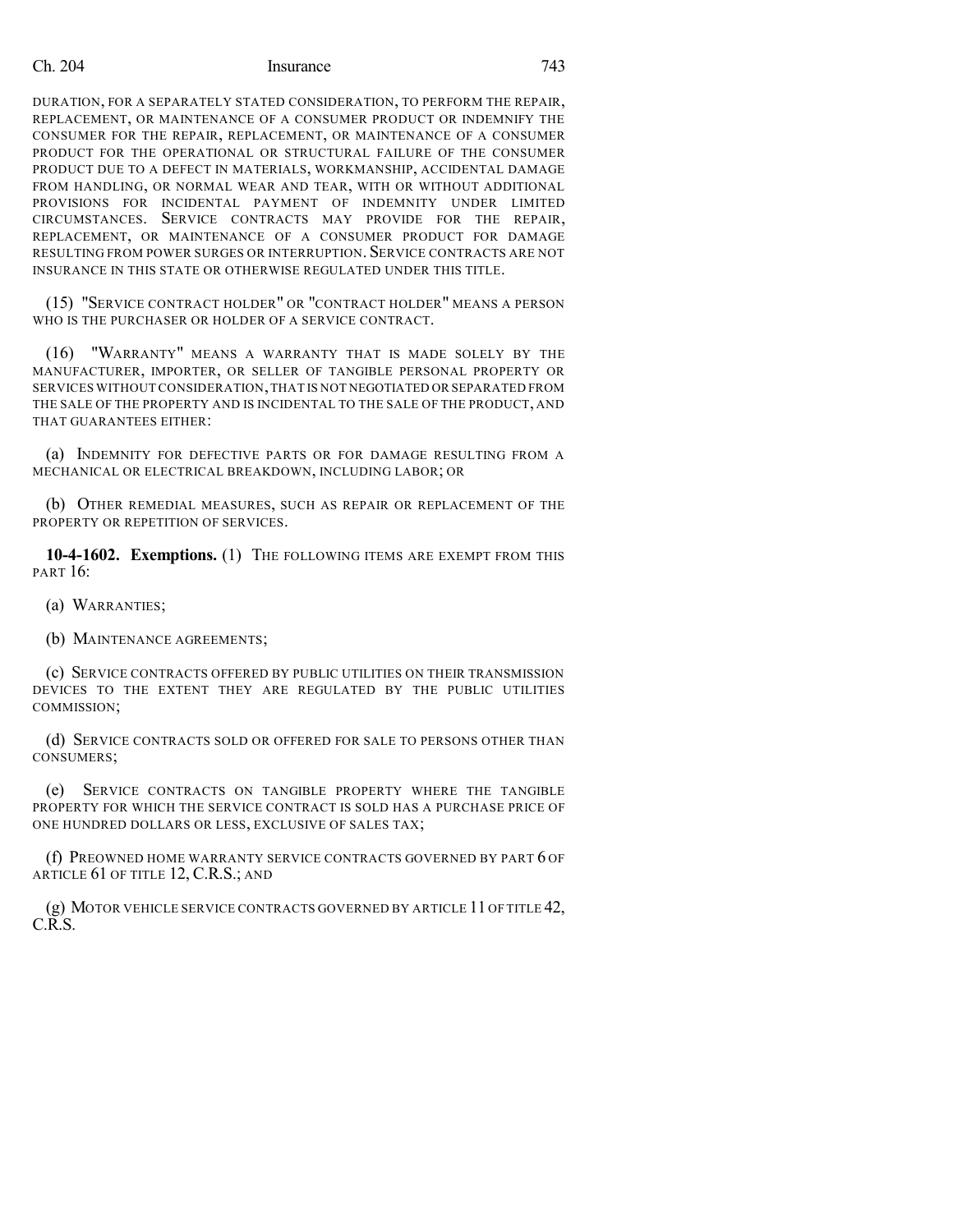**10-4-1603. Requirements for sale of consumer goods service contracts definitions.**(1) APROVIDER MAY APPOINT AN ADMINISTRATOR OR OTHER DESIGNEE TO BE RESPONSIBLE FOR ANY OR ALL OF THE ADMINISTRATION OF SERVICE CONTRACTS ISSUED BY THE PROVIDER AND FOR COMPLIANCE WITH THIS PART 16.

(2) APROVIDER SHALL NOT ISSUE,SELL,OR OFFER FOR SALE A SERVICE CONTRACT UNLESS THE PROVIDER HAS:

(a) PROVIDED A RECEIPT FOR, OR OTHER WRITTEN EVIDENCE OF, THE PURCHASE OF THE SERVICE CONTRACT TO THE CONTRACT HOLDER; AND

(b) PROVIDED A COPY OF THE SERVICE CONTRACT TO THE SERVICE CONTRACT HOLDER BEFORE OR WITHIN A REASONABLE PERIOD OF TIME AFTER THE DATE OF PURCHASE.

(3) UPON A CONSUMER'S REQUEST, A PROVIDER SHALL PROVIDE THE CONSUMER WITH A COMPLETE SAMPLE COPY OF THE SERVICE CONTRACT TERMS AND CONDITIONS OR DIRECT THE CONSUMER TO A WEB SITE CONTAINING A COMPLETE SAMPLE OF THE TERMS AND CONDITIONS OF THE SERVICE CONTRACT.

(4) (a) A PROVIDER SHALL ASSURE FAITHFUL PERFORMANCE TO ITS SERVICE CONTRACT HOLDERS BY COMPLYING WITH ONE OR MORE OF THE FOLLOWING:

(I) INSURING ALL SERVICE CONTRACTS UNDER A REIMBURSEMENT INSURANCE POLICY ISSUED BY A LICENSED INSURER; OR

(II) MAINTAINING,OR TOGETHER WITH ITS PARENT COMPANY MAINTAINING,A NET WORTH OR STOCKHOLDERS' EQUITY OF AT LEAST ONE HUNDRED MILLION DOLLARS.

(b) FOR THE PURPOSES OF SUBPARAGRAPH (II) OF PARAGRAPH (a) OF THIS SUBSECTION (4), A PROVIDER SHALL:

(I) UPON THE COMMISSIONER'S REQUEST, PROVIDE A COPY OF THE PROVIDER'S OR PROVIDER'S PARENT COMPANY'S MOSTRECENT FORM 10-KOR FORM 20-FFILED WITH THE FEDERAL SECURITIES AND EXCHANGE COMMISSION; OR

(II) IF THE COMPANY DOES NOT FILE WITH THE FEDERAL SECURITIES AND EXCHANGE COMMISSION,PROVIDE, UPON THE COMMISSIONER'S REQUEST, A COPY OF THE COMPANY'S AUDITED FINANCIAL STATEMENTS SHOWING A NET WORTH OF THE PROVIDER OR ITS PARENT COMPANY OF AT LEAST ONE HUNDRED MILLION DOLLARS; OR

(III) IF THE PROVIDER'S PARENT COMPANY'S FORM 10-K, FORM 20-F, OR FINANCIAL STATEMENTS ARE FILED TO MEET THE REQUIREMENTS OF THIS SUBSECTION (4), AGREE TO GUARANTEE THE OBLIGATIONS OF THE PROVIDER RELATING TO SERVICE CONTRACTS SOLD BY THE PROVIDER IN THIS STATE.

(c) EXCEPT FOR THE REQUIREMENTS SET FORTH IN THIS SUBSECTION (4), THE COMMISSIONER SHALLREQUIRE NO OTHER FINANCIAL SECURITY REQUIREMENTS FOR SERVICE CONTRACT PROVIDERS.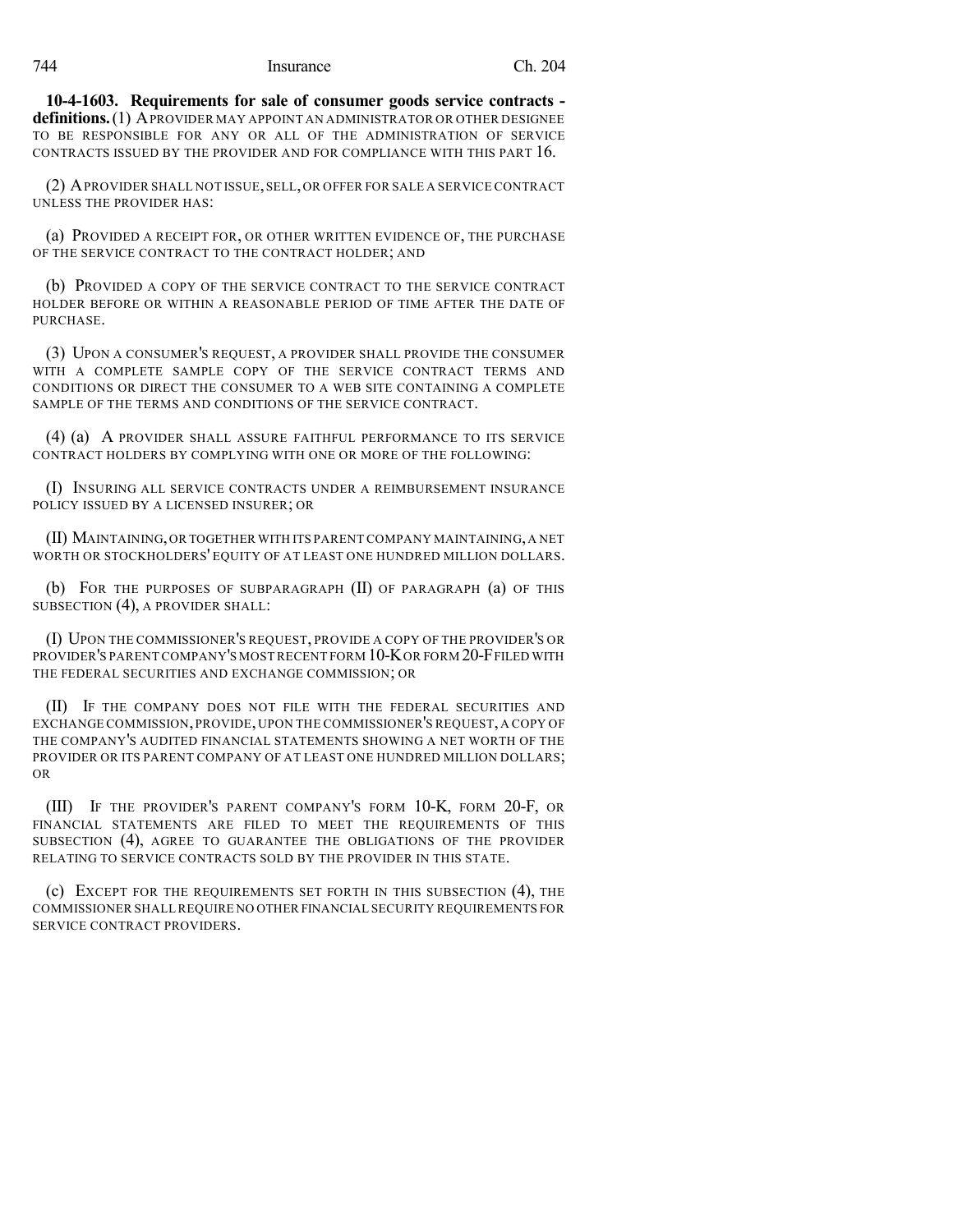### Ch. 204 Insurance 745

(5) (a) A PROVIDER MUST PERMIT THE SERVICE CONTRACT HOLDER TO VOID THE SERVICE CONTRACT BY RETURNING IT WITHIN TWENTY DAYS AFTER THE DATE THE SERVICE CONTRACT IS MAILED TO THE SERVICE CONTRACT HOLDER OR WITHIN TEN DAYS AFTER DELIVERY IF THE SERVICE CONTRACT IS DELIVERED TO THE SERVICE CONTRACT HOLDER AT THE TIME OF SALE. THE SERVICE CONTRACT IS VOID WHEN THE SERVICE CONTRACT HOLDER RETURNS THE SERVICE CONTRACT TO THE PROVIDER, AND THE PROVIDER SHALL REFUND TO THE SERVICE CONTRACT HOLDER, OR CREDIT THE ACCOUNT OF THE CONTRACT HOLDER, THE FULL PURCHASE PRICE OF THE SERVICE CONTRACT.

(b) A SERVICE CONTRACT MAY ESTABLISH A RETURN PERIOD GREATER THAN TWENTY DAYS.

(c) THE RIGHT TO VOID THE SERVICE CONTRACT IS NOT TRANSFERABLE AND APPLIES ONLY TO THE ORIGINAL SERVICE CONTRACT PURCHASER.

(d) THE RIGHT TO VOID THE SERVICE CONTRACT DOES NOT APPLY IF A CLAIM HAS BEEN MADE PRIOR TO THE RETURN OF THE SERVICE CONTRACT TO THE PROVIDER.

(e) IF A REFUND OF A SERVICE CONTRACT PROVIDER FEE IS NOT PAID OR CREDITED WITHIN FORTY-FIVE DAYS AFTER THE RETURN OF THE SERVICE CONTRACT UNDER THIS SUBSECTION  $(5)$ , THEN A TEN PERCENT PENALTY PER MONTH SHALL BE ADDED TO THE REFUND.

(6) (a) AFTER THE TIME SPECIFIED IN SUBSECTION (5) OF THIS SECTION, OR IF A CLAIM HAS BEEN MADE WITHIN THAT TIME, A SERVICE CONTRACT HOLDER MAY CANCEL THE SERVICE CONTRACT. UPON CANCELLATION, THE PROVIDER SHALL REFUND TO THE CONTRACT HOLDER ONE HUNDRED PERCENT OF THE UNEARNED PRO RATA PROVIDER FEE, LESS ANY CLAIMS MADE.

(b) A PROVIDER MAY CHARGE A REASONABLE ADMINISTRATIVE FEE, NOT TO EXCEED TEN PERCENT OF THE GROSS PROVIDER FEE PAID BY THE SERVICE CONTRACT HOLDER.

(7) (a) THE PROVIDER MAY CANCEL A SERVICE CONTRACT UPON MAILING, AT LEAST FIVE DAYS PRIOR TO THE DATE OF CANCELLATION, A WRITTEN NOTICE TO THE SERVICE CONTRACT HOLDER AT THE CONTRACT HOLDER'S LAST-KNOWN ADDRESS CONTAINED IN THE PROVIDER'S RECORDS. THE NOTICE MUST STATE THE EFFECTIVE DATE OF THE CANCELLATION AND THE REASON FOR THE CANCELLATION.

(b) PRIOR NOTICE IS NOT REQUIRED IF THE REASON FOR CANCELLATION IS NONPAYMENT OF THE PROVIDER FEE, A MATERIAL MISREPRESENTATION BY THE SERVICE CONTRACT HOLDER TO THE PROVIDER, OR A SUBSTANTIAL BREACH BY THE SERVICE CONTRACT HOLDER RELATING TO THE COVERED PRODUCT OR ITS USE.

(c) IF THE PROVIDER CANCELS A SERVICE CONTRACT FOR A REASON OTHER THAN NONPAYMENT OF THE PROVIDER FEE, THE PROVIDER SHALL REFUND TO THE SERVICE CONTRACT HOLDER ONE HUNDRED PERCENT OFTHE UNEARNED PRO RATA PROVIDER FEE, LESS ANY CLAIMS PAID.

(8)(a) PROVIDER FEES COLLECTED ON SERVICE CONTRACTS ARE NOT SUBJECT TO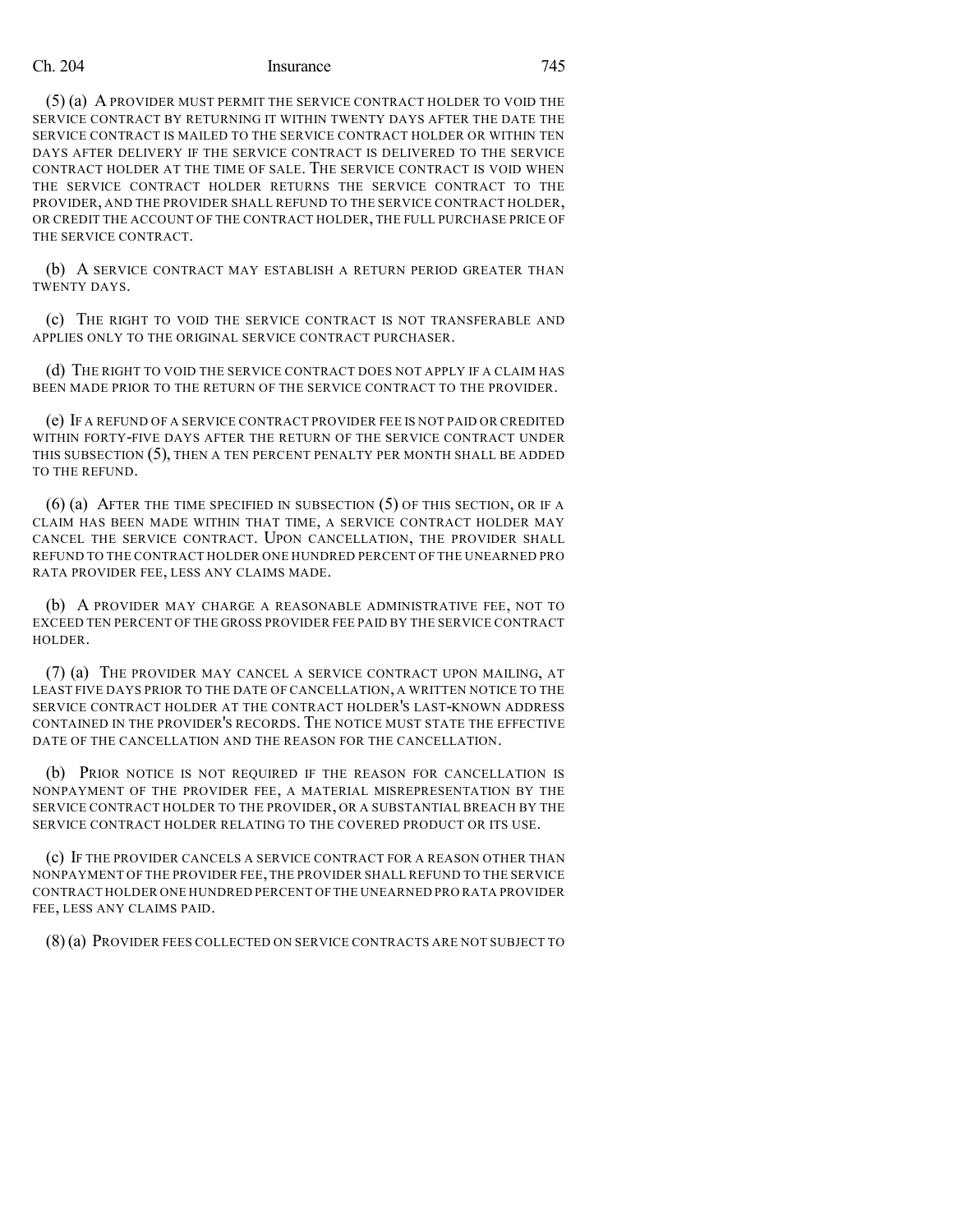PREMIUM TAXES.

(b) PREMIUMS FOR REIMBURSEMENT INSURANCE POLICIES ARE SUBJECT TO APPLICABLE TAXES.

(9)(a) PROVIDERS,RELATED SERVICE CONTRACT SELLERS,AND ADMINISTRATORS ARE EXEMPT FROM ANY LICENSING REQUIREMENTS OF THIS STATE SET FORTH IN THIS TITLE.

(b) (I) EACH PROVIDER OF SERVICE CONTRACTS SOLD IN COLORADO SHALL REGISTER WITH THE COMMISSIONER. THE REGISTRATION MUST CONTAIN THE PROVIDER'S NAME,FULL CORPORATE ADDRESS,TELEPHONE NUMBER,AND THE NAME OF AN INDIVIDUAL CONTACT PERSON.IN ADDITION,THE PROVIDERSHALL DESIGNATE AN AGENT FOR SERVICE OF PROCESS IN COLORADO. THE PROVIDER SHALL GIVE THE COMMISSIONER WRITTEN NOTICE OF ANY CHANGE IN THIS INFORMATION WITHIN THIRTY DAYS AFTER THE CHANGE.

(II) UPON INITIAL REGISTRATION, AND ANNUALLY THEREAFTER, EACH PROVIDER THAT REGISTERS PURSUANT TO THIS PARAGRAPH (b) SHALL PAY TO THE COMMISSIONER A FEE, SET BY THE COMMISSIONER, IN AN AMOUNT SUFFICIENT TO DEFRAY THE COMMISSIONER'S DIRECT AND INDIRECT COSTS OF ADMINISTERING THIS PART 16 AND SUBJECT TO PERIODIC ADJUSTMENT IN ACCORDANCE WITH SECTION 24-75-402, C.R.S.

(10) WITH THE EXCEPTION OF THE REQUIREMENTS SET FORTH IN THIS PART 16, THE MARKETING, SALE, OFFERING FOR SALE, ISSUANCE, MAKING, PROPOSING TO MAKE, AND ADMINISTRATION OF SERVICE CONTRACTS BY PROVIDERS, RELATED SERVICE CONTRACT SELLERS, AND ADMINISTRATORS ARE EXEMPT FROM THE REQUIREMENTS OF THIS TITLE.

**10-4-1604. Obligationsof reimbursementinsurance companies.**(1) INSURERS ISSUING REIMBURSEMENT INSURANCE POLICIES TO PROVIDERS ARE DEEMED TO HAVE RECEIVED THE PREMIUMS FOR THIS INSURANCE UPON THE PAYMENT OF PROVIDER FEES BY CONSUMERS FOR SERVICE CONTRACTS ISSUED BY THE INSURED PROVIDERS.

(2) IF THE PROVIDER DOES NOT PROVIDE COVERED SERVICE WITHIN SIXTY DAYS AFTER PROOF OF LOSS BY THE SERVICE CONTRACT HOLDER, THE CONTRACT HOLDER MAY APPLY DIRECTLY TO THE REIMBURSEMENT INSURANCE COMPANY.

(3) THIS PART 16 DOES NOT PREVENT OR LIMIT THE RIGHT OF A REIMBURSEMENT INSURANCE COMPANY THAT ISSUED A REIMBURSEMENT INSURANCE POLICY TO SEEK INDEMNIFICATION OR SUBROGATION AGAINST A PROVIDER IF THE REIMBURSEMENT INSURANCE COMPANY PAYS OR IS OBLIGATED TO PAY THE SERVICE CONTRACT HOLDER SUMS THAT THE PROVIDER WAS OBLIGATED TO PAY PURSUANT TO THE PROVISIONS OF THE SERVICE CONTRACT.

(4) AN INSURER THAT ISSUED A REIMBURSEMENT INSURANCE POLICY TO A PROVIDER SHALL NOT TERMINATE THE POLICY UNTIL A NOTICE OF TERMINATION HAS BEEN MAILED OR DELIVERED TO THE INSURED PROVIDER AS REQUIRED BY APPLICABLE LAW WITH A COPY OF THE NOTICE PROVIDED TO THE COMMISSIONER. THE TERMINATION OF A REIMBURSEMENT INSURANCE POLICY DOES NOT REDUCE THE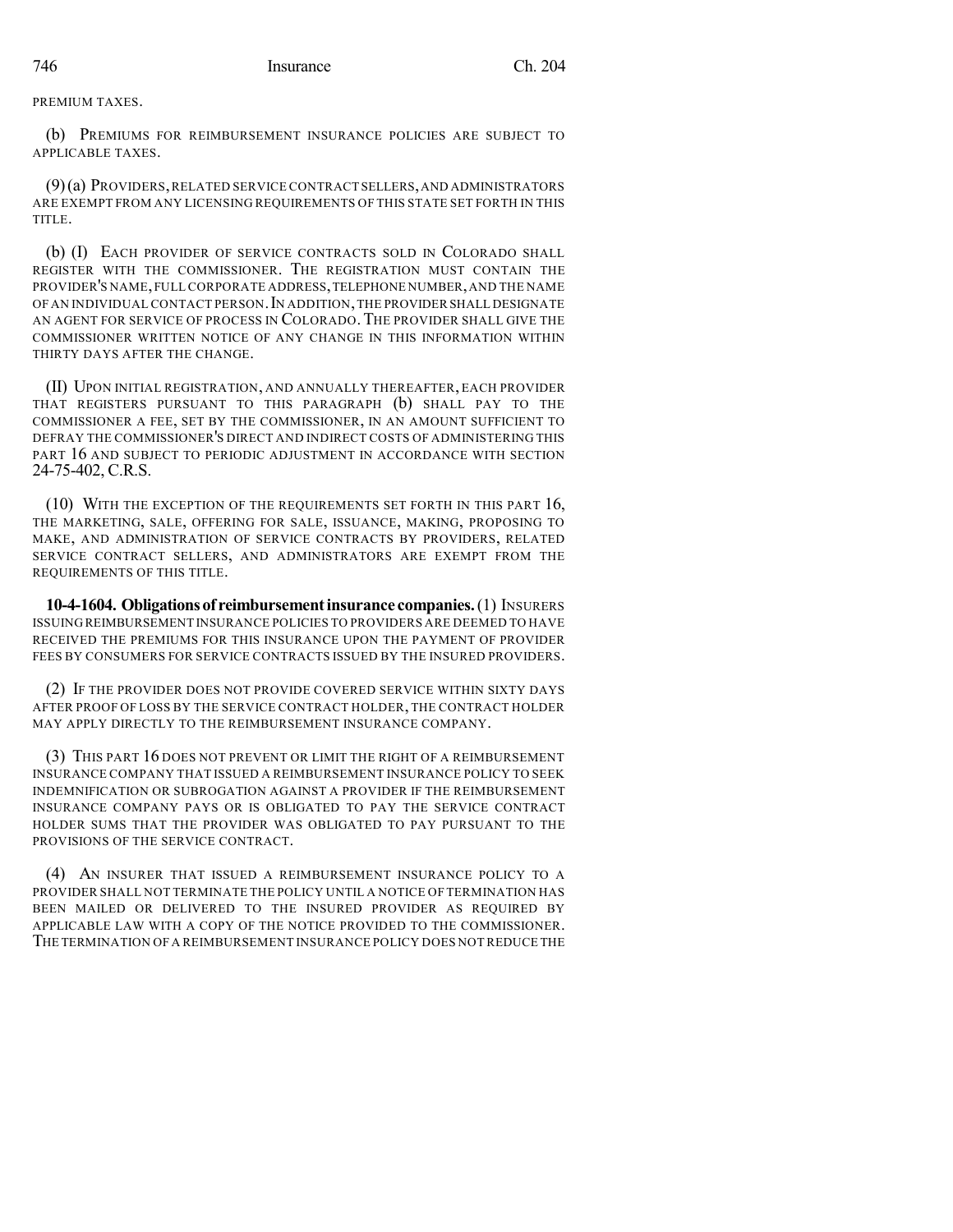ISSUER'S RESPONSIBILITY FOR SERVICE CONTRACTS ISSUED BY PROVIDERS PRIOR TO THE DATE OF THE TERMINATION.

**10-4-1605. Required disclosures - reimbursement insurance policy.** (1) REIMBURSEMENT INSURANCE POLICIES INSURING SERVICE CONTRACTS ISSUED, SOLD, OR OFFERED FOR SALE MUST STATE THAT THE REIMBURSEMENT INSURANCE COMPANY SHALL EITHER:

(a) REIMBURSE OR PAY ON BEHALF OF THE PROVIDER ANY COVERED SUMS THE PROVIDER IS OBLIGATED TO PAY UNDER THE SERVICE CONTRACT; OR

(b) IN THE EVENT OF THE PROVIDER'S NONPERFORMANCE, PROVIDE THE SERVICE THAT THE PROVIDER MUST PERFORM ACCORDING TO THE TERMS AND CONDITIONS OF THE SERVICE CONTRACT.

**10-4-1606. Required disclosures-service contracts.**(1) SERVICE CONTRACTS MARKETED, SOLD, OFFERED FOR SALE, ISSUED, MADE, PROPOSED TO BE MADE, OR ADMINISTERED IN THIS STATE MUST BE WRITTEN, PRINTED, OR TYPED IN CLEAR, UNDERSTANDABLE LANGUAGE THAT IS EASY TO READ.

(2) SERVICE CONTRACTS INSURED UNDER A REIMBURSEMENT INSURANCE POLICY MUST CONTAIN A STATEMENT IN SUBSTANTIALLY THE FOLLOWING FORM: "OBLIGATIONS OF THE PROVIDER UNDER THIS SERVICE CONTRACT ARE INSURED UNDER A SERVICE CONTRACT REIMBURSEMENT INSURANCE POLICY." THE SERVICE CONTRACT MUST ALSO STATE THE NAME AND ADDRESS OF THE REIMBURSEMENT INSURANCE COMPANY AND DISCLOSE TO THE CONSUMER THAT IF THE SERVICE CONTRACT PROVIDER DOES NOT PROVIDE A COVERED SERVICE WITHIN SIXTY DAYS AFTER PROOF OF LOSS BY THE SERVICE CONTRACT HOLDER, THE CONTRACT HOLDER MAY APPLY DIRECTLY TO THE REIMBURSEMENT INSURANCE COMPANY.

(3) SERVICE CONTRACTS NOT INSURED UNDER A REIMBURSEMENT INSURANCE POLICY MUST CONTAIN A STATEMENT IN SUBSTANTIALLY THE FOLLOWING FORM: "OBLIGATIONS OF THE PROVIDER UNDER THIS SERVICE CONTRACT ARE BACKED BY THE FULL FAITH AND CREDIT OF THE PROVIDER."

(4) (a) SERVICE CONTRACTS MUST IDENTIFY THE FOLLOWING:

(I) THE NAME AND ADDRESS OF THE PROVIDER;

(II) THE IDENTITY OF ANY ADMINISTRATOR, IF DIFFERENT FROM THE PROVIDER;

(III) THE SERVICE CONTRACT SELLER; AND

(IV) THE SERVICE CONTRACT HOLDER TO THE EXTENT THAT THE NAME OF THE SERVICE CONTRACT HOLDER HAS BEEN FURNISHED BY THE SERVICE CONTRACT HOLDER.

(b) THE IDENTITIES OF THE PARTIES IN THIS SUBSECTION (4) ARE NOT REQUIRED TO BE PREPRINTED ON THE SERVICE CONTRACT AND MAY BE ADDED TO THE SERVICE CONTRACT AT THE TIME OF SALE.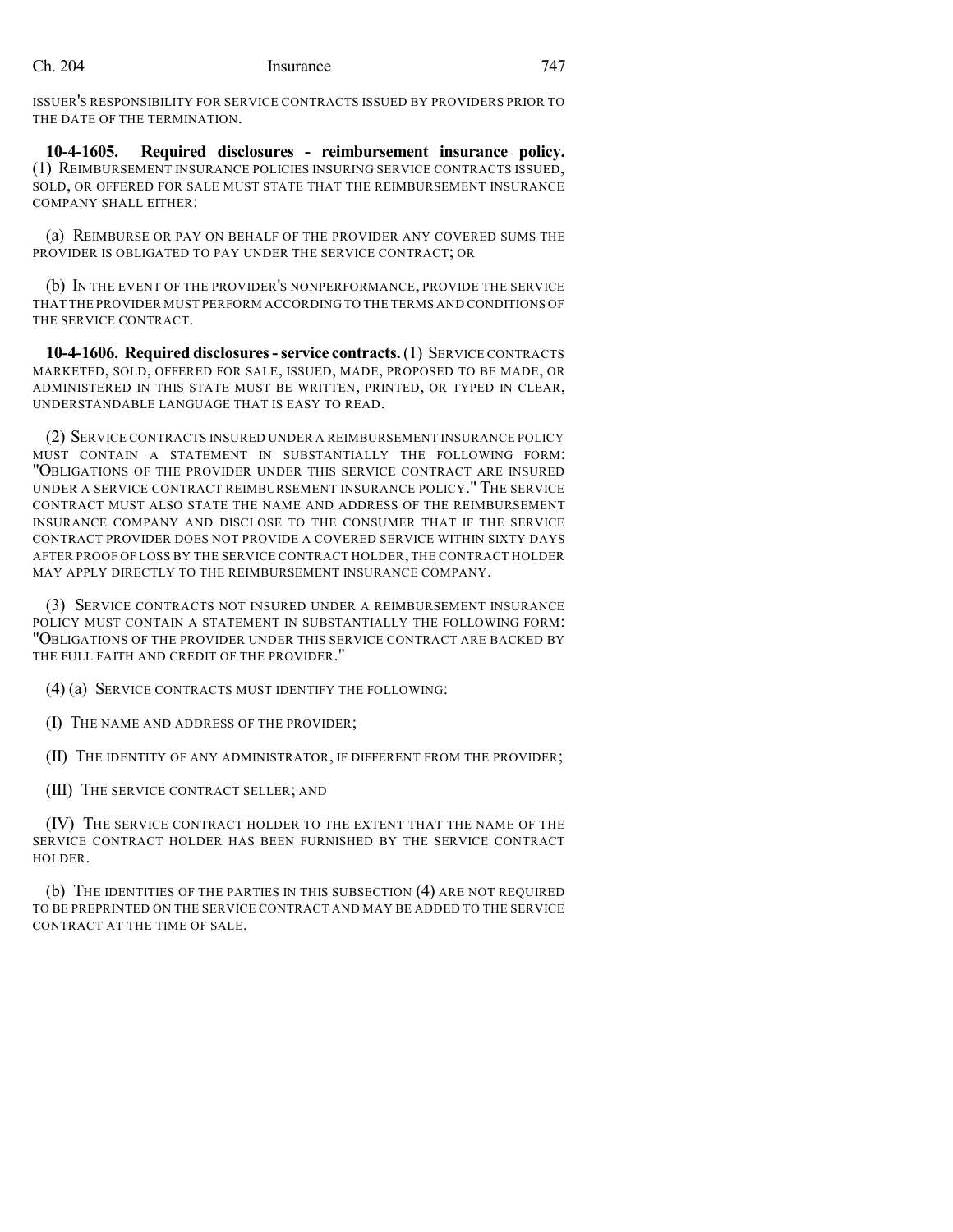### 748 Insurance Ch. 204

(5) SERVICE CONTRACTS MUST STATE THE TOTAL PURCHASE PRICE AND THE TERMS UNDER WHICH THE SERVICE CONTRACT IS SOLD.THE PURCHASE PRICE IS NOT REQUIRED TO BE PREPRINTED ON THE SERVICE CONTRACT AND MAY BE NEGOTIATED AT THE TIME OF SALE WITH THE SERVICE CONTRACT HOLDER.

(6) IN ADDITION TO THE OTHER REQUIREMENTS OF THIS SECTION, A SERVICE CONTRACT MUST:

(a) IDENTIFY THE CONSUMER GOODS COVERED BY THE CONTRACT;

(b) STATE THE EXISTENCE OF ANY DEDUCTIBLE AMOUNT, IF APPLICABLE;

(c) SPECIFY THE MERCHANDISE AND SERVICES TO BE PROVIDED AND ANY LIMITATIONS, EXCEPTIONS, OR EXCLUSIONS;

(d) STATE WHETHER THE USE OF A NONORIGINAL MANUFACTURER'S PART IS ALLOWED;

(e) STATE ANY RESTRICTIONS GOVERNING THE TRANSFERABILITY OF THE SERVICE CONTRACT, IF APPLICABLE;

(f) STATE THE TERMS,RESTRICTIONS,OR CONDITIONS GOVERNING CANCELLATION OF THE SERVICE CONTRACT, EITHER BY THE PROVIDER OR THE SERVICE CONTRACT HOLDER, PRIOR TO THE TERMINATION OR EXPIRATION DATE OF THE SERVICE CONTRACT;

(g) SET FORTH ALL OF THE OBLIGATIONS AND DUTIES OF THE SERVICE CONTRACT HOLDER, SUCH AS THE DUTY TO PROTECT AGAINST ANY FURTHER DAMAGE AND ANY REQUIREMENT TO FOLLOW THE OWNER'S MANUAL; AND

(h) STATE WHETHER OR NOT THE SERVICE CONTRACT PROVIDES FOR OR EXCLUDES CONSEQUENTIAL DAMAGES OR PREEXISTING CONDITIONS, IF APPLICABLE.

**10-4-1607. Prohibited acts.** (1) (a) A PROVIDER SHALL NOT USE IN ITS NAME:

(I) THE WORDS "INSURANCE","CASUALTY","SURETY","MUTUAL",OR ANY OTHER WORDS DESCRIPTIVE OF THE INSURANCE, CASUALTY, OR SURETY BUSINESS; OR

(II) A NAME DECEPTIVELY SIMILAR TO THE NAME OR DESCRIPTION OF ANY INSURANCE OR SURETY CORPORATION, OR TO THE NAME OF ANY OTHER PROVIDER. THE WORD "GUARANTY" OR SIMILAR WORD MAY BE USED BY A PROVIDER.

(b) (I) THIS SECTION DOES NOT APPLY TO A PROVIDER THAT WAS USING ANY OF THE PROHIBITED LANGUAGE IN ITS NAME PRIOR TO THE EFFECTIVE DATE OF THIS PART 16.

(II) APROVIDER USING THE PROHIBITED LANGUAGE IN ITS NAME SHALL INCLUDE IN ITS SERVICE CONTRACTS A STATEMENT IN SUBSTANTIALLY THE FOLLOWING FORM: "THIS AGREEMENT IS NOT AN INSURANCE CONTRACT."

(2) A PROVIDER OR ITS REPRESENTATIVE SHALL NOT IN ITS SERVICE CONTRACTS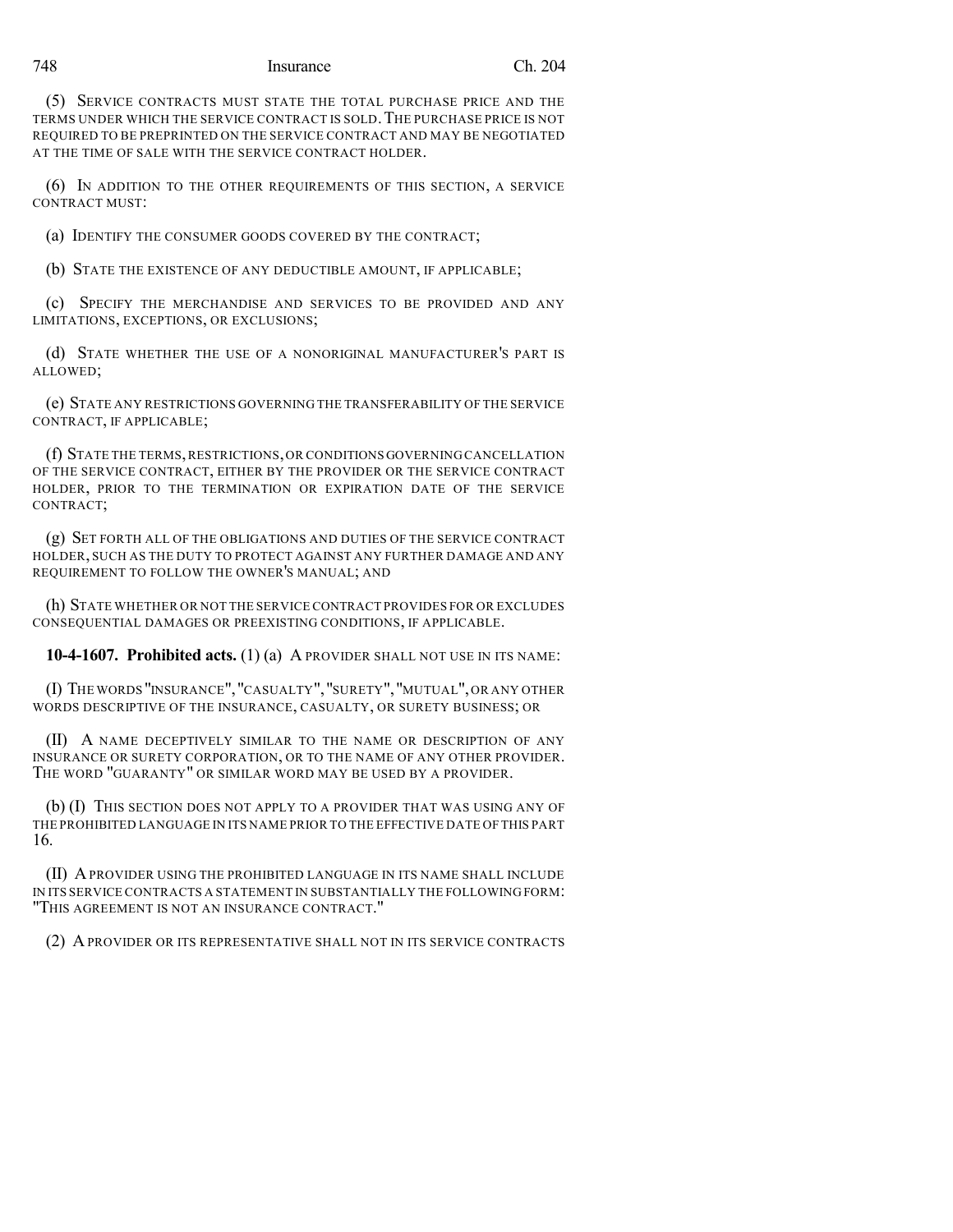### Ch. 204 Insurance 749

OR LITERATURE MAKE, PERMIT, OR CAUSE TO BE MADE ANY FALSE OR MISLEADING STATEMENT, OR DELIBERATELY OMIT ANY MATERIAL STATEMENT THAT WOULD BE CONSIDERED MISLEADING IF OMITTED.

(3) A MANUFACTURER OR SELLER OF ANY PRODUCT SHALL NOT REQUIRE THE PURCHASE OF A SERVICE CONTRACT AS A CONDITION FOR THE SALE OF ANY PROPERTY.

(4) NOTHING IN THIS SECTION LIMITS OR PROHIBITS A PERSON FROM PURSUING ANY CLAIM, CAUSE OF ACTION, OR RIGHT AVAILABLE UNDER COLORADO LAW.

**10-4-1608. Required record-keeping.** (1) APROVIDER SHALL KEEP ACCURATE ACCOUNTS,BOOKS,AND RECORDS CONCERNING TRANSACTIONS REGULATED UNDER THIS PART 16.

(2) A PROVIDER'S ACCOUNTS, BOOKS, AND RECORDS MUST INCLUDE:

(a) COPIES OF EACH TYPE OF SERVICE CONTRACT SOLD;

(b) THE NAME AND ADDRESS OF EACH SERVICE CONTRACT HOLDER TO THE EXTENT THAT THE NAME AND ADDRESS HAVE BEEN FURNISHED BY THE SERVICE CONTRACT HOLDER;

(c) ALIST OF THE LOCATIONS WHERE SERVICE CONTRACTS ARE MARKETED, SOLD, OR OFFERED FOR SALE; AND

(d) WRITTEN CLAIMS FILES CONTAINING AT LEAST THE DATES AND DESCRIPTIONS OF ALL CLAIMS RELATED TO THE SERVICE CONTRACTS.

(3) EXCEPT AS SET FORTH IN SUBSECTION (5) OF THIS SECTION, A PROVIDER SHALL RETAIN ALL RECORDS REQUIRED UNDER THIS SECTION FOR AT LEAST ONE YEAR AFTER THE SPECIFIED PERIOD OF COVERAGE HAS EXPIRED.

(4) THE RECORDS REQUIRED UNDER THIS SECTION MAY BE, BUT ARE NOT REQUIRED TO BE, MAINTAINED IN ELECTRONIC FORM OR OTHER RECORD-KEEPING TECHNOLOGY. IF THE RECORDS ARE MAINTAINED IN OTHER THAN HARD COPY, THE RECORDS MUST BE CAPABLE OF DUPLICATION TO LEGIBLE HARD COPY AT THE REQUEST OF THE COMMISSIONER.

(5) A PROVIDER DISCONTINUING BUSINESS IN THIS STATE SHALL MAINTAIN ITS RECORDS UNTIL IT HAS DISCHARGED ALL OBLIGATIONS TO CONTRACT HOLDERS IN THIS STATE.

**10-4-1609. Enforcement provisions - rules.** (1) (a) THE COMMISSIONER MAY CONDUCT MARKET EXAMINATIONS OR FINANCIAL EXAMINATIONS OF PROVIDERS UNDER SECTIONS 10-1-201 TO 10-1-205 TO ENFORCE THIS PART 16.

(b) UPON THECOMMISSIONER'S REQUEST,THE PROVIDER SHALL MAKE AVAILABLE TO THE COMMISSIONER ALL ACCOUNTS,BOOKS,AND RECORDS CONCERNING SERVICE CONTRACTS SOLD BY THE PROVIDER THAT ARE NECESSARY TO ENABLE THE COMMISSIONER TO REASONABLY DETERMINE THE PROVIDER'S COMPLIANCE OR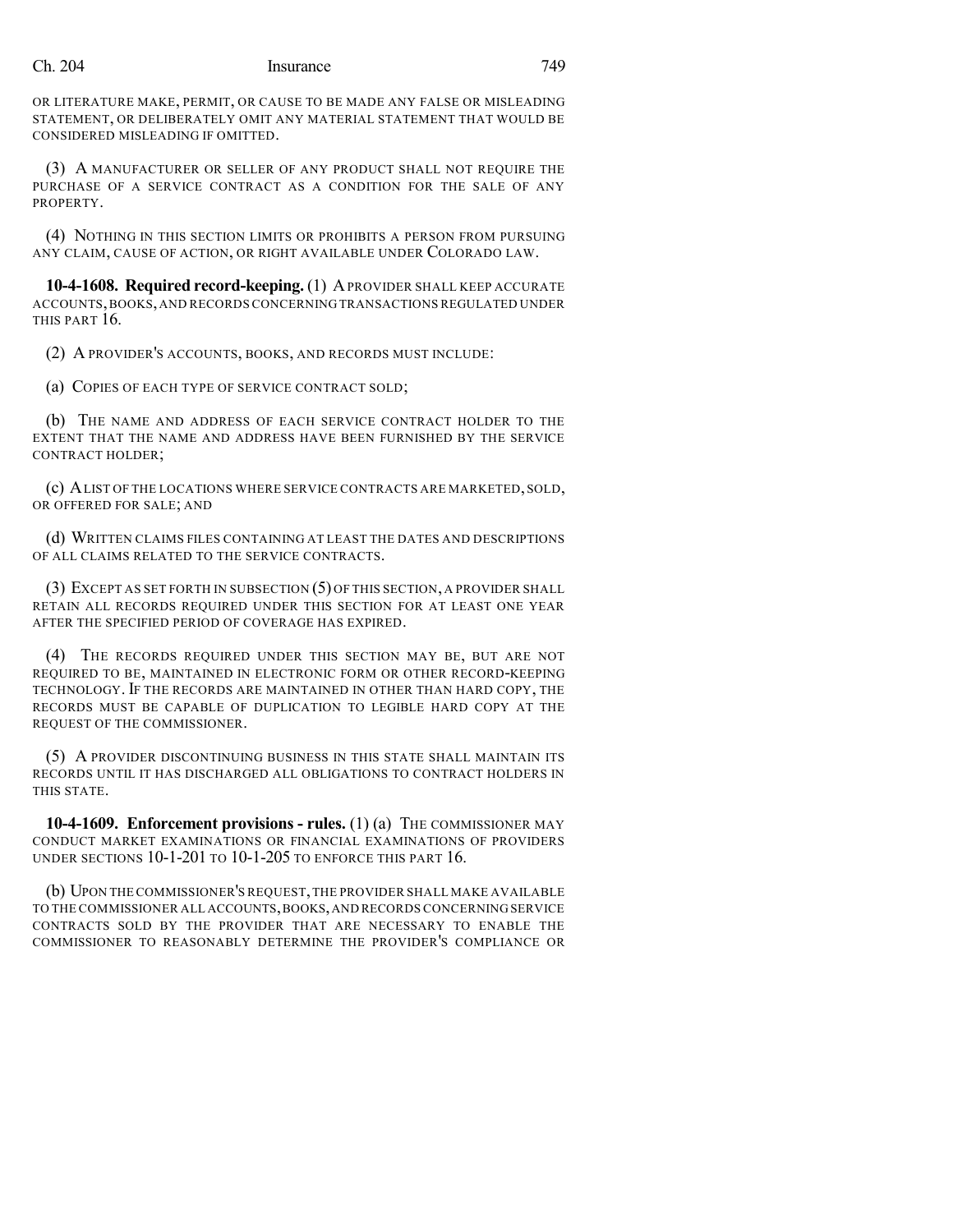NONCOMPLIANCE WITH THIS PART 16 AND THE COMMISSIONER'S RULES ADOPTED IN FURTHERANCE OF THIS PART 16.

(2) THE PROVIDER EXAMINED IN ANY FINANCIAL OR MARKET CONDUCT EXAMINATION SHALL BEAR THE COST OF THE EXAMINATION IN ACCORDANCE WITH SECTION 10-1-205 (4).

 $(3)(a)$  If a provider violates this part 16, the commissioner may take the FOLLOWING DISCIPLINARY ACTIONS:

(I) ISSUE AN ORDER DIRECTING THE PROVIDER TO CEASE AND DESIST FROM COMMITTING VIOLATIONS OF THIS PART 16;

(II) ISSUE AN ORDER PROHIBITING A SERVICE CONTRACT PROVIDER FROM SELLING OR OFFERING FOR SALE SERVICE CONTRACTS IN VIOLATION OF THIS PART 16;

(III) ISSUE AN ORDER IMPOSING A CIVIL PENALTY ON THE PROVIDER; OR

(IV) ANY COMBINATION OF THE ACTIONS SET FORTH IN SUBPARAGRAPHS (I) TO (III) OF THIS PARAGRAPH (a).

(b) ANY CIVIL PENALTY ASSESSED BY THE COMMISSIONER IS LIMITED TO NOT MORE THAN FIVE HUNDRED DOLLARS PER VIOLATION AND NOT MORE THAN TEN THOUSAND DOLLARS IN THE AGGREGATE FOR ALL VIOLATIONS OFA SIMILAR NATURE. FOR PURPOSES OF THIS PARAGRAPH (b), VIOLATIONS ARE OF A SIMILAR NATURE IF THE VIOLATIONS CONSIST OF THE SAME OR SIMILAR COURSE OF CONDUCT, ACTION, OR PRACTICE, REGARDLESS OF THE NUMBER OF TIMES THE NONCOMPLIANT ACT, CONDUCT, OR PRACTICE OCCURRED.

(c) A PERSON AGGRIEVED BY ANY ACTION TAKEN OR PENALTY ASSESSED UNDER THIS SUBSECTION (3) MAY REQUEST A REVIEW IN ACCORDANCE WITH SECTION 10-1-205 (4).

(4)(a) THE COMMISSIONER MAY BRING AN ACTION IN ANY COURT OF COMPETENT JURISDICTION FOR AN INJUNCTION OR OTHER APPROPRIATE RELIEF TO ADDRESS THREATENED OR EXISTING VIOLATIONS OF THIS PART 16.

(b) AN ACTION FILED UNDER THIS SUBSECTION (4) MAY ALSO SEEK RESTITUTION ON BEHALF OF PERSONS AGGRIEVED BY A VIOLATION OF THIS PART 16 OR ORDERS OR RULES OF THE COMMISSIONER.

(5) THE COMMISSIONER MAY PROMULGATE RULES TO IMPLEMENT THE PROVISIONS OF THIS PART 16.

**SECTION 3.** In Colorado Revised Statutes, 42-11-101, **amend** (2) as follows:

**42-11-101. Definitions.** As used in this article, unless the context otherwise requires:

(2) "Motor vehicle" means any vehicle subject to registration under section 42-1-102 (58) OR ANY POWERSPORTS VEHICLE AS DEFINED IN SECTION 12-6-502